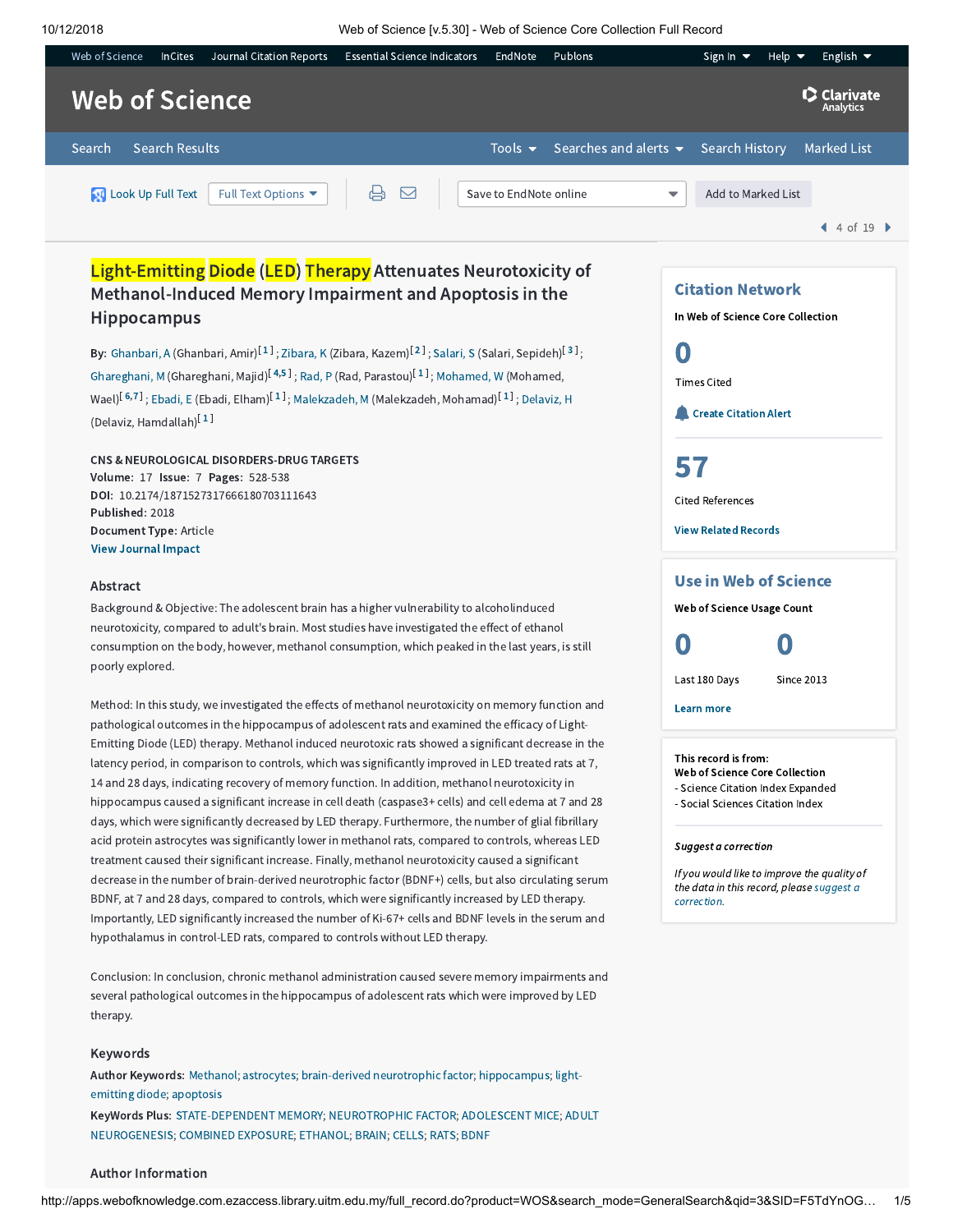Reprint Address: Delaviz, H (reprint author)

Yasuj Univ Med Sci, Cellular & Mol Res Ctr, POB 7591994799, Yasuj, Iran.

### Addresses:

- [ 1 ] Yasuj Univ Med Sci, Cellular & Mol Res Ctr, POB 7591994799, Yasuj, Iran
- [ 2 ] Lebanese Univ, ER045, PRASE, DSST,Biol Dept,Fac Sci 1, Hadath, Lebanon
	- [ 3 ] Shahid Sadoughi Univ Med Sci, Yazd, Iran
- [ 4 ] Yasuj Univ Med Sci, Med Plants Res Ctr, Yasuj, Iran
	- [ 5 ] CERVO Brain Res Ctr, Quebec City, PQ G1J 2G3, Canada
- [ 6 ] Menoufia Univ, Clin Pharmacol Dept, Menoufia Med Sch, Menoufia, Egypt
- [ 7 ] IIUM, Kulliyyah Med, Basic Med Sci Dept, Kuantan 25200, Pahang, Malaysia

E-mail Addresses: [delavizhamdi83@gmail.com](mailto:delavizhamdi83@gmail.com)

## Funding

| <b>Funding Agency</b>                                                                     | Grant<br>Number |
|-------------------------------------------------------------------------------------------|-----------------|
| Cell and Molecular research center of Yasuj University of medical science, Yasuj,<br>Iran |                 |

## View [funding](javascript:hide_show() text

## Publisher

BENTHAM SCIENCE PUBL, PO BOX 294, BUSUM, 1400 AG, NETHERLANDS

## Journal Information

Impact Factor: Journal [Citation](javascript:;) Reports

## Categories / Classification

Research Areas: Neurosciences & Neurology; Pharmacology & Pharmacy Web of Science Categories: Neurosciences; Pharmacology & Pharmacy

## Document Information

Language: English Accession Number: WOS:000445522500005 PubMed ID: 29968547 ISSN: 1871-5273 eISSN: 1996-3181

## Other Information

IDS Number: GU7RI Cited References in Web of Science Core Collection: [57](http://apps.webofknowledge.com.ezaccess.library.uitm.edu.my/CitedRefList.do?product=WOS&search_mode=CitedRefList&SID=F5TdYnOGCQ3W51GWUGW&colName=WOS&parentProduct=WOS&parentQid=3&parentDoc=4&recid=WOS:000445522500005&UT=WOS:000445522500005) Times Cited in Web of Science Core Collection: 0

## See fewer data fields

 $4$  of 19  $\blacktriangleright$ 

## Cited References: 57

Showing 30 of 57 [View All in Cited References page](http://apps.webofknowledge.com.ezaccess.library.uitm.edu.my/summary.do?product=WOS&parentProduct=WOS&search_mode=CitedRefList&parentQid=3&parentDoc=4&qid=4&SID=F5TdYnOGCQ3W51GWUGW&colName=WOS&page=1)

(from Web of Science Core Collection)

 $_{1.}$  Combined exposure to nicotine and ethanol in adolescent mice [differentially](http://apps.webofknowledge.com.ezaccess.library.uitm.edu.my/CitedFullRecord.do?product=WOS&colName=WOS&SID=F5TdYnOGCQ3W51GWUGW&search_mode=CitedFullRecord&isickref=WOS:000247512900014) affects memory and learning  $-$  Times Cited: [23](http://apps.webofknowledge.com.ezaccess.library.uitm.edu.my/CitingArticles.do?product=WOS&SID=F5TdYnOGCQ3W51GWUGW&search_mode=CitingArticles&parentProduct=WOS&parentQid=4&parentDoc=1&REFID=76972443&excludeEventConfig=ExcludeIfFromNonInterProduct) during exposure and withdrawal

http://apps.webofknowledge.com.ezaccess.library.uitm.edu.my/full\_record.do?product=WOS&search\_mode=GeneralSearch&qid=3&SID=F5TdYnOG… 2/5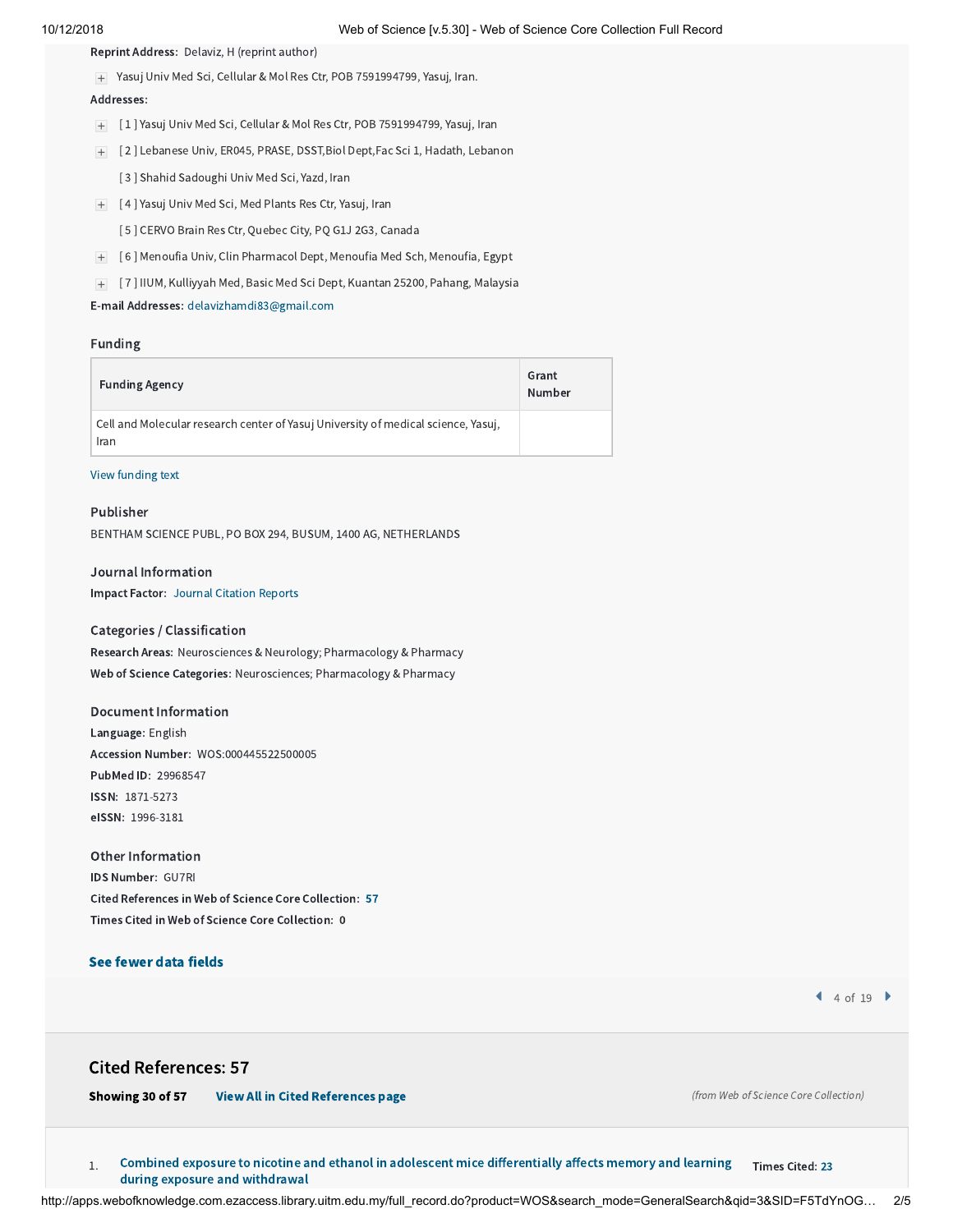| 10/12/2018 | Web of Science [v.5.30] - Web of Science Core Collection Full Record                                                     |                  |
|------------|--------------------------------------------------------------------------------------------------------------------------|------------------|
|            | By: Abreu-Villaca, Yael; Medeiros, Ana H.; Lima, Carla S.; et al.                                                        |                  |
|            | BEHAVIOURAL BRAIN RESEARCH Volume: 181 Issue: 1 Pages: 136-146 Published: JUL 19 2007                                    |                  |
|            |                                                                                                                          |                  |
|            |                                                                                                                          |                  |
| 2.         | Combined exposure to nicotine and ethanol in adolescent mice differentially affects anxiety levels during                | Times Cited: 38  |
|            | exposure, short-term, and long-term withdrawal                                                                           |                  |
|            | By: Abreu-Villaca, Yael; Nunes, Fernanda; Queiroz-Gomes, Fabiola do E.; et al.                                           |                  |
|            | NEUROPSYCHOPHARMACOLOGY Volume: 33 Issue: 3 Pages: 599-610 Published: FEB 2008                                           |                  |
|            |                                                                                                                          |                  |
| 3.         | Impairment of semantic and figural memory by acute ethanol: Age-dependent effects                                        | Times Cited: 99  |
|            | By: Acheson, SK; Stein, RM; Swartzwelder, HS                                                                             |                  |
|            | ALCOHOLISM-CLINICAL AND EXPERIMENTAL RESEARCH Volume: 22 Issue: 7 Pages: 1437-1442 Published: OCT 1998                   |                  |
|            |                                                                                                                          |                  |
| 4.         | Potential role for adult neurogenesis in the encoding of time in new memories                                            | Times Cited: 432 |
|            | By: Aimone, James B.; Wiles, Janet; Gage, Fred H.                                                                        |                  |
|            | NATURE NEUROSCIENCE Volume: 9 Issue: 6 Pages: 723-727 Published: JUN 2006                                                |                  |
|            |                                                                                                                          |                  |
| 5.         | Ageing, hippocampal synaptic activity and magnesium<br>By: Billard, J. M.                                                | Times Cited: 51  |
|            | MAGNESIUM RESEARCH Volume: 19 Issue: 3 Pages: 199-215 Published: SEP 2006                                                |                  |
|            |                                                                                                                          |                  |
| 6.         | BDNF function in adult synaptic plasticity: The synaptic consolidation hypothesis                                        | Times Cited: 642 |
|            | By: Bramham, CR; Messaoudi, E                                                                                            |                  |
|            | PROGRESS IN NEUROBIOLOGY Volume: 76 Issue: 2 Pages: 99-125 Published: JUN 2005                                           |                  |
|            |                                                                                                                          |                  |
| 7.         | Binge ethanol consumption causes differential brain damage in young adolescent rats compared with adult Times Cited: 325 |                  |
|            | rats                                                                                                                     |                  |
|            | By: Crews, FT; Braun, CJ; Hoplight, B; et al.                                                                            |                  |
|            | ALCOHOLISM-CLINICAL AND EXPERIMENTAL RESEARCH Volume: 24 Issue: 11 Pages: 1712-1723 Published: NOV 2000                  |                  |
|            |                                                                                                                          |                  |
| 8.         | Neurogenesis in adolescent brain is potently inhibited by ethanol                                                        | Times Cited: 144 |
|            | By: Crews, FT; Mdzinarishvili, A; Kim, D; et al.                                                                         |                  |
|            | NEUROSCIENCE Volume: 137 Issue: 2 Pages: 437-445 Published: 2006                                                         |                  |
|            |                                                                                                                          |                  |
| 9.         | Mechanisms of Neurodegeneration and Regeneration in Alcoholism                                                           | Times Cited: 273 |
|            | By: Crews, Fulton T.; Nixon, Kim                                                                                         |                  |
|            | ALCOHOL AND ALCOHOLISM Volume: 44 Issue: 2 Pages: 115-127 Published: MAR-APR 2009                                        |                  |
|            |                                                                                                                          |                  |
| 10.        | Adolescent brain development: A period of vulnerabilities and opportunities - Keynote address                            | Times Cited: 714 |
|            | By: Dahl, RE                                                                                                             |                  |
|            | ADOLESCENT BRAIN DEVELOPMENT: VULNERABILITIES AND OPPORTUNITIES Book Series: ANNALS OF THE NEW YORK                      |                  |
|            | ACADEMY OF SCIENCES Volume: 1021 Pages: 1-22 Published: 2004                                                             |                  |
| 11.        | EFFECTS OF ETHANOL ON CULTURED GLIAL-CELLS - PROLIFERATION AND GLUTAMINE-SYNTHETASE ACTIVITY Times Cited: 60             |                  |
|            | By: DAVIES, DL; VERNADAKIS, A                                                                                            |                  |
|            | DEVELOPMENTAL BRAIN RESEARCH Volume: 16 Issue: 1 Pages: 27-35 Published: 1984                                            |                  |
|            |                                                                                                                          |                  |
| 12.        | Hippocampal volume in adolescent-onset alcohol use disorders                                                             | Times Cited: 329 |
|            | By: De Bellis, MD; Clark, DB; Beers, SR; et al.                                                                          |                  |
|            | AMERICAN JOURNAL OF PSYCHIATRY Volume: 157 Issue: 5 Pages: 737-744 Published: MAY 2000                                   |                  |
|            |                                                                                                                          |                  |
| 13.        | Tau reduction prevents neuronal loss and reverses pathological tau deposition and seeding in mice with                   | Times Cited: 44  |
|            | tauopathy                                                                                                                |                  |

By: DeVos, Sarah L.; Miller, Rebecca L.; Schoch, Kathleen M.; et al.

http://apps.webofknowledge.com.ezaccess.library.uitm.edu.my/full\_record.do?product=WOS&search\_mode=GeneralSearch&qid=3&SID=F5TdYnOG… 3/5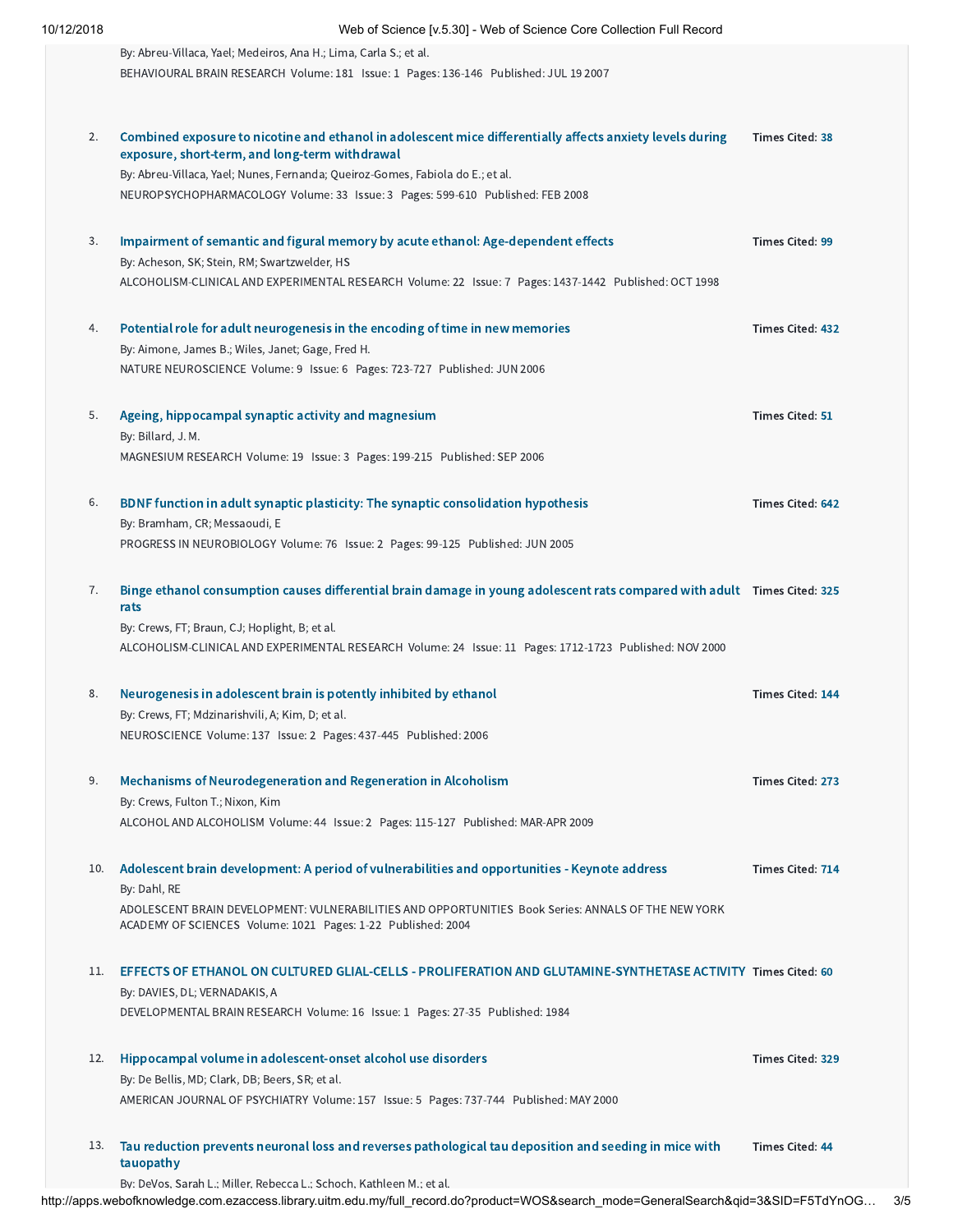| 10/12/2018 |  |  |  |
|------------|--|--|--|
|            |  |  |  |

| 10/12/2018 | Web of Science [v.5.30] - Web of Science Core Collection Full Record                                                                                                                                     |                    |  |  |  |
|------------|----------------------------------------------------------------------------------------------------------------------------------------------------------------------------------------------------------|--------------------|--|--|--|
|            | SCIENCE TRANSLATIONAL MEDICINE Volume: 9 Issue: 374 Article Number: eaag0481 Published: JAN 25 2017                                                                                                      |                    |  |  |  |
| 14.        | A neurotrophic model for stress-related mood disorders<br>By: Duman, RS; Monteggia, LM<br>BIOLOGICAL PSYCHIATRY Volume: 59 Issue: 12 Pages: 1116-1127 Published: JUN 15 2006                             | Times Cited: 1,776 |  |  |  |
| 15.        | NEUROTROPHIN-4/5 (NT-4/5) AND BRAIN-DERIVED NEUROTROPHIC FACTOR (BDNF) ACT AT LATER STAGES OF Times Cited: 153<br><b>CEREBELLAR GRANULE CELL-DIFFERENTIATION</b><br>By: GAO, WO; ZHENG, JL; KARIHALOO, M |                    |  |  |  |

JOURNAL OF NEUROSCIENCE Volume: 15 Issue: 4 Pages: 2656-2667 Published: APR 1995

16. Toxic cocktail: Methanol [poisoning](http://apps.webofknowledge.com.ezaccess.library.uitm.edu.my/CitedFullRecord.do?product=WOS&colName=WOS&SID=F5TdYnOGCQ3W51GWUGW&search_mode=CitedFullRecord&isickref=WOS:000307119800015) in a tourist to Indonesia By: Gee, Paul; Martin, Elizabeth EMERGENCY MEDICINE AUSTRALASIA Volume: 24 Issue: 4 Pages: 451-453 Published: AUG 2012

## 17. Alcohol and adult hippocampal [neurogenesis:](http://apps.webofknowledge.com.ezaccess.library.uitm.edu.my/CitedFullRecord.do?product=WOS&colName=WOS&SID=F5TdYnOGCQ3W51GWUGW&search_mode=CitedFullRecord&isickref=WOS:000341167800013) Promiscuous drug, wanton effects By: Geil, Chelsea R.; Hayes, Dayna M.; McClain, Justin A.; et al. PROGRESS IN NEURO-PSYCHOPHARMACOLOGY & BIOLOGICAL PSYCHIATRY Volume: 54 Pages: 103-113 Published: OCT 3 2014 Times Cited: [25](http://apps.webofknowledge.com.ezaccess.library.uitm.edu.my/CitingArticles.do?product=WOS&SID=F5TdYnOGCQ3W51GWUGW&search_mode=CitingArticles&parentProduct=WOS&parentQid=4&parentDoc=17&REFID=475654795&excludeEventConfig=ExcludeIfFromNonInterProduct)

Light-Emitting Diode (LED) therapy improves occipital cortex damage by decreasing apoptosis and 18. increasing BDNF-expressing cells in [methanol-induced](http://apps.webofknowledge.com.ezaccess.library.uitm.edu.my/CitedFullRecord.do?product=WOS&colName=WOS&SID=F5TdYnOGCQ3W51GWUGW&search_mode=CitedFullRecord&isickref=WOS:000402468200149) toxicity in rats By: Ghanbari, Amir; Ghareghani, Majid; Zibara, Kazem; et al. Times Cited: [2](http://apps.webofknowledge.com.ezaccess.library.uitm.edu.my/CitingArticles.do?product=WOS&SID=F5TdYnOGCQ3W51GWUGW&search_mode=CitingArticles&parentProduct=WOS&parentQid=4&parentDoc=18&REFID=526811675&excludeEventConfig=ExcludeIfFromNonInterProduct)

BIOMEDICINE & PHARMACOTHERAPY Volume: 89 Pages: 1320-1330 Published: MAY 2017

19. Methanol [poisoning](http://apps.webofknowledge.com.ezaccess.library.uitm.edu.my/CitedFullRecord.do?product=WOS&colName=WOS&SID=F5TdYnOGCQ3W51GWUGW&search_mode=CitedFullRecord&isickref=WOS:000320976900009) among travellers to Indonesia By: Giovanetti, Franco TRAVEL MEDICINE AND INFECTIOUS DISEASE Volume: 11 Issue: 3 Pages: 190-193 Published: MAY-JUN 2013 Times Cited: [8](http://apps.webofknowledge.com.ezaccess.library.uitm.edu.my/CitingArticles.do?product=WOS&SID=F5TdYnOGCQ3W51GWUGW&search_mode=CitingArticles&parentProduct=WOS&parentQid=4&parentDoc=19&REFID=452040348&excludeEventConfig=ExcludeIfFromNonInterProduct)

#### [Editorial:](http://apps.webofknowledge.com.ezaccess.library.uitm.edu.my/CitedFullRecord.do?product=WOS&colName=WOS&SID=F5TdYnOGCQ3W51GWUGW&search_mode=CitedFullRecord&isickref=WOS:000383948600001) All 3 Types of Glial Cells Are Important for Memory Formation 20. By: Hertz, Leif; Chen, Ye Times Cited: [7](http://apps.webofknowledge.com.ezaccess.library.uitm.edu.my/CitingArticles.do?product=WOS&SID=F5TdYnOGCQ3W51GWUGW&search_mode=CitingArticles&parentProduct=WOS&parentQid=4&parentDoc=20&REFID=517538720&excludeEventConfig=ExcludeIfFromNonInterProduct)

FRONTIERS IN INTEGRATIVE NEUROSCIENCE Volume: 10 Article Number: UNSP 31 Published: SEP 27 2016

21. SELECTIVE-INHIBITION BY ETHANOL OF [GLUTAMATE-STIMULATED CYCLIC-GMP](http://apps.webofknowledge.com.ezaccess.library.uitm.edu.my/CitedFullRecord.do?product=WOS&colName=WOS&SID=F5TdYnOGCQ3W51GWUGW&search_mode=CitedFullRecord&isickref=WOS:A1989CA19100014) PRODUCTION IN PRIMARY CULTURES OF CEREBELLAR GRANULE CELLS Times Cited: [40](http://apps.webofknowledge.com.ezaccess.library.uitm.edu.my/CitingArticles.do?product=WOS&SID=F5TdYnOGCQ3W51GWUGW&search_mode=CitingArticles&parentProduct=WOS&parentQid=4&parentDoc=21&REFID=16408656&excludeEventConfig=ExcludeIfFromNonInterProduct)

By: HOFFMAN, PL; MOSES, F; TABAKOFF, B NEUROPHARMACOLOGY Volume: 28 Issue: 11 Pages: 1239-1243 Published: NOV 1989

#### 22. Blockade of NMDA receptors and apoptotic [neurodegeneration](http://apps.webofknowledge.com.ezaccess.library.uitm.edu.my/CitedFullRecord.do?product=WOS&colName=WOS&SID=F5TdYnOGCQ3W51GWUGW&search_mode=CitedFullRecord&isickref=WOS:000077976600051) in the developing brain By: Ikonomidou, C; Bosch, F; Miksa, M; et al. SCIENCE Volume: 283 Issue: 5398 Pages: 70-74 Published: JAN 1 1999 Times Cited: [1,262](http://apps.webofknowledge.com.ezaccess.library.uitm.edu.my/CitingArticles.do?product=WOS&SID=F5TdYnOGCQ3W51GWUGW&search_mode=CitingArticles&parentProduct=WOS&parentQid=4&parentDoc=22&REFID=876739&excludeEventConfig=ExcludeIfFromNonInterProduct)

23. Riluzole enhances expression of [brain-derived](http://apps.webofknowledge.com.ezaccess.library.uitm.edu.my/CitedFullRecord.do?product=WOS&colName=WOS&SID=F5TdYnOGCQ3W51GWUGW&search_mode=CitedFullRecord&isickref=WOS:000176683900021) neurotrophic factor with consequent proliferation of granule Times Cited: [111](http://apps.webofknowledge.com.ezaccess.library.uitm.edu.my/CitingArticles.do?product=WOS&SID=F5TdYnOGCQ3W51GWUGW&search_mode=CitingArticles&parentProduct=WOS&parentQid=4&parentDoc=23&REFID=32393107&excludeEventConfig=ExcludeIfFromNonInterProduct) precursor cells in the rat hippocampus By: Katoh-Semba, R; Asano, T; Ueda, H; et al. FASEB JOURNAL Volume: 16 Issue: 8 Pages: 1328-+ Published: JUN 2002

### 24. The utility of Ki-67 and BrdU as proliferative markers of adult [neurogenesis](http://apps.webofknowledge.com.ezaccess.library.uitm.edu.my/CitedFullRecord.do?product=WOS&colName=WOS&SID=F5TdYnOGCQ3W51GWUGW&search_mode=CitedFullRecord&isickref=WOS:000175018000011) By: Kee, N; Sivalingam, S; Boonstra, R; et al. JOURNAL OF NEUROSCIENCE METHODS Volume: 115 Issue: 1 Pages: 97-105 Article Number: PII S0165-0270(02)00007-9 Published: MAR 30 2002 Times Cited: [511](http://apps.webofknowledge.com.ezaccess.library.uitm.edu.my/CitingArticles.do?product=WOS&SID=F5TdYnOGCQ3W51GWUGW&search_mode=CitingArticles&parentProduct=WOS&parentQid=4&parentDoc=24&REFID=162474&excludeEventConfig=ExcludeIfFromNonInterProduct)

 $_{25.}$  The neurogenic reserve hypothesis: what is adult hippocampal [neurogenesis](http://apps.webofknowledge.com.ezaccess.library.uitm.edu.my/CitedFullRecord.do?product=WOS&colName=WOS&SID=F5TdYnOGCQ3W51GWUGW&search_mode=CitedFullRecord&isickref=WOS:000255613200001) good for? Times Cited: [217](http://apps.webofknowledge.com.ezaccess.library.uitm.edu.my/CitingArticles.do?product=WOS&SID=F5TdYnOGCQ3W51GWUGW&search_mode=CitingArticles&parentProduct=WOS&parentQid=4&parentDoc=25&REFID=87224157&excludeEventConfig=ExcludeIfFromNonInterProduct)

Times Cited: [5](http://apps.webofknowledge.com.ezaccess.library.uitm.edu.my/CitingArticles.do?product=WOS&SID=F5TdYnOGCQ3W51GWUGW&search_mode=CitingArticles&parentProduct=WOS&parentQid=4&parentDoc=16&REFID=435458637&excludeEventConfig=ExcludeIfFromNonInterProduct)